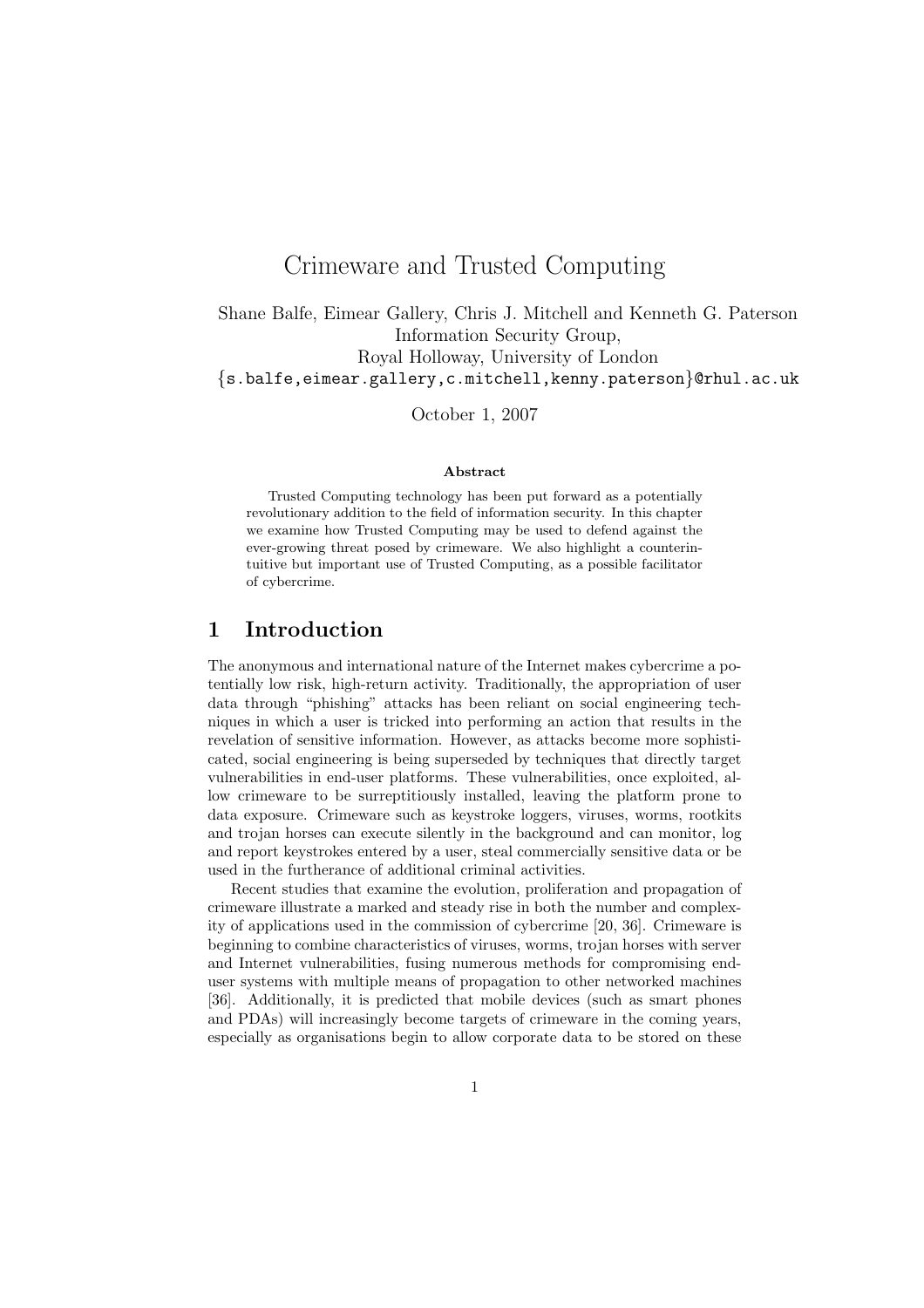devices [36, 45]. Crimeware technology represents a serious and viable threat to both consumer and corporate data.

As a consequence of the perpetual increases in the volume, complexity and scope of crimeware attacks, the natural question arises, how can users trust the software environments with which they interact? Trusted Computing technology partially addresses this question by providing a means for end-users (and third-parties) to derive increased confidence in the platforms with which they interface, as well as providing standardized mechanisms to protect user data and information from software attack. In this chapter we examine how Trusted Computing technologies can be used to impede the distribution, infection and execution of crimeware applications. In doing so, we note a counterintuitive but important use of Trusted Computing, as a possible facilitator of cybercrime.

This chapter is structured as follows. In section 2, we examine the lifecycle of a crimeware attack. Section 3 provides an overview of Trusted Computing related concepts and examines how Trusted Computing enhanced platforms can be used to impede crimeware at each stage of its lifecycle. This section also examines how Trusted Computing may actually compound the threat posed by crimeware. In section 4, we examine two case studies. The first looks at the use of Trusted Computing in combatting on-line credit card fraud. The second looks at how Trusted Computing can aid rights management for content protection on mobile platforms.

# 2 Anatomy of an Attack

Cybercrime can broadly be defined as any "crime that is facilitated or committed using a computer, network, or hardware device", where the computer, network or device may be the agent of the crime, the facilitator of the crime, or the target of the crime [19]. More specifically, the Council of Europe's Convention on Cybercrime uses this term to refer to criminal activity ranging from offences against computer data and systems to digital content and copyright infringements [26]. However, irrespective of the actual motivation for such activity, a crimeware attack, or more generally a malware attack, must typically pass through three stages to fulfil its goal [46]. These are distribution, infection and execution.

- Distribution: Distribution refers to the means by which malware arrives at a platform. Traditionally, malware has been heavily reliant on social engineering as a means of distribution. Here a user is tricked into downloading malware from a compromised server, opening an email or instant message attachment containing malware, or indeed, installing malware that has been integrated into an apparently useful application. However, such distribution methods are being displaced by methods that directly target and exploit vulnerabilities on a platform.
- Infection: Infection is the process by which malware penetrates a platform. Malware may be ephemeral and leave behind no lasting executable,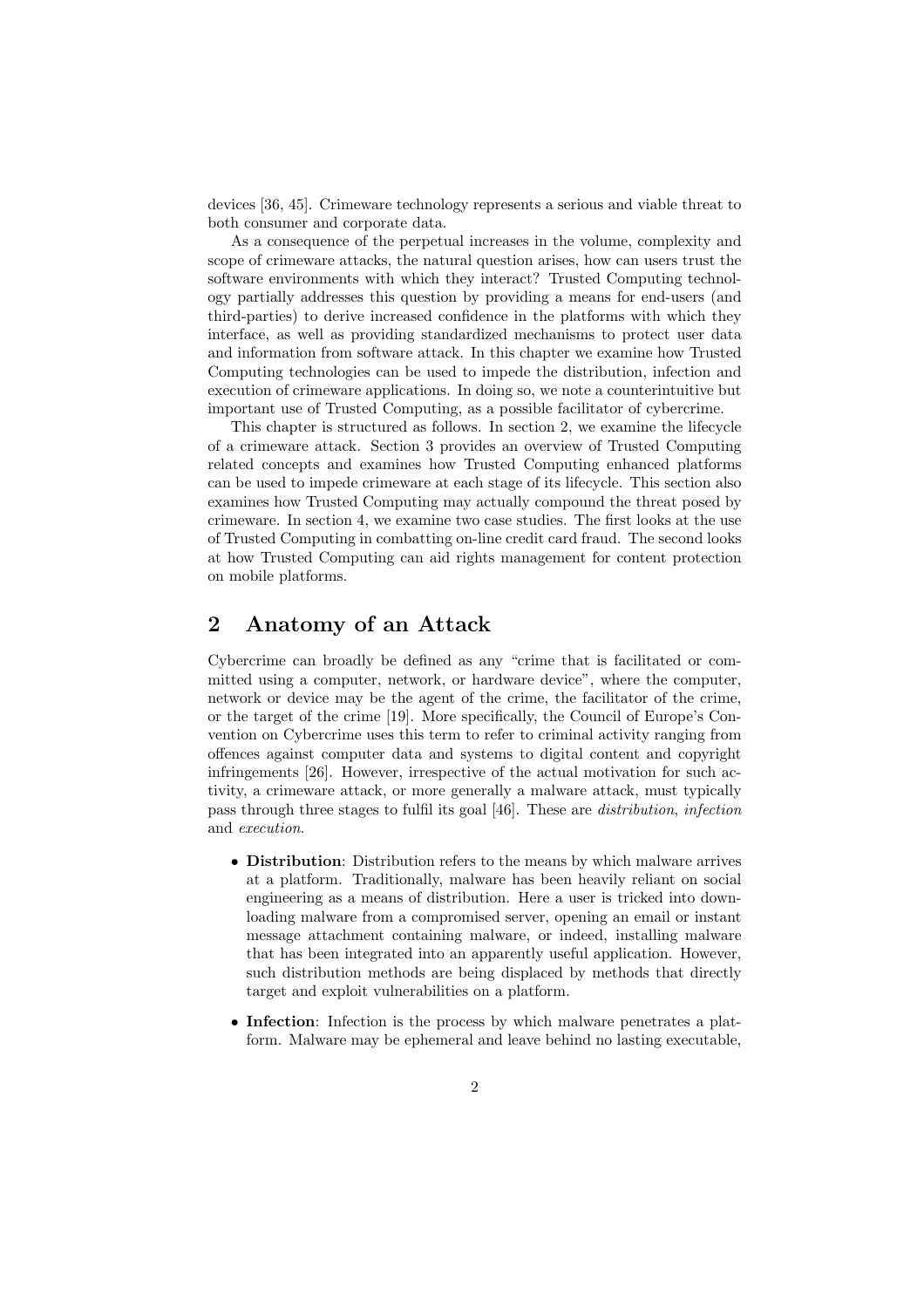as is the case with system reconfiguration attacks, such as DNS poisoning. Alternatively, malware may persistently reside in memory or be executed upon loading an infected component. The infection may target user-space objects, as is the case with malicious browser help objects and application programs, or kernel objects, as is the case with device drivers.

In order to disguise an infection, rootkits are sometimes deployed. Basic rootkits simply replace user-level executables with trojanized versions, for example, replacing the Linux Processes Status command with a version that incorrectly reports running processes. However, such attacks are trivially detectable given current anti-virus technology. Unfortunately, more recent rootkits are becoming adept at circumventing anti-viral defenses, such as variants of the FU rootkit [15] or new rootkits that exploit hardware-based virtualization, such as Microsoft's proof of concept rootkit, Subvirt [23]. Subvirt attempts to modify a system's boot sequence so that the legacy Operating System (OS) is loaded into a virtual machine monitor. This allows any system-call made by the OS to be observed and modified by the Subvirt application.

• Execution: It is during this stage that the malicious objectives of the malware are revealed. The malware may attempt to gain unauthorized access to information, capture user-entered details or steal proprietary data. For example, the Bankash.G trojan horse attempts to steal user account details such as user names and passwords or credit card information from a compromised computer [34]. This data is collated by the crimeware and transmitted back to the attacker for processing. As a further example, another trojan horse called Archiveus [35] (classified as ransomware) bundles randomly selected files on the platform on which it is executing into a password-protected archive and deletes the original files. The platform user is then requested to purchase any product from a specified site in exchange for the password required to retrieve their files.

# 3 Combating Crimeware with Trusted Computing

Trusted Computing as discussed here, relates directly to the types of system proposed by the Trusted Computing Group (TCG). Namely, a Trusted System is one that will behave in a particular manner for a specific purpose.

The current documentation from the TCG encompasses a vast set of specifications ranging from Personal Computer (PC) [38] and server systems [37] to specifications for trusted networking [42] and trusted mobile platforms [43]. However, it is the TCG's specifications for microcontroller design that have perhaps become most synonymous with Trusted Computing. The Trusted Platform Module (TPM) specifications [39, 40, 41] form the core of all Trusted Computing implementations. These specifications describe a microcontroller with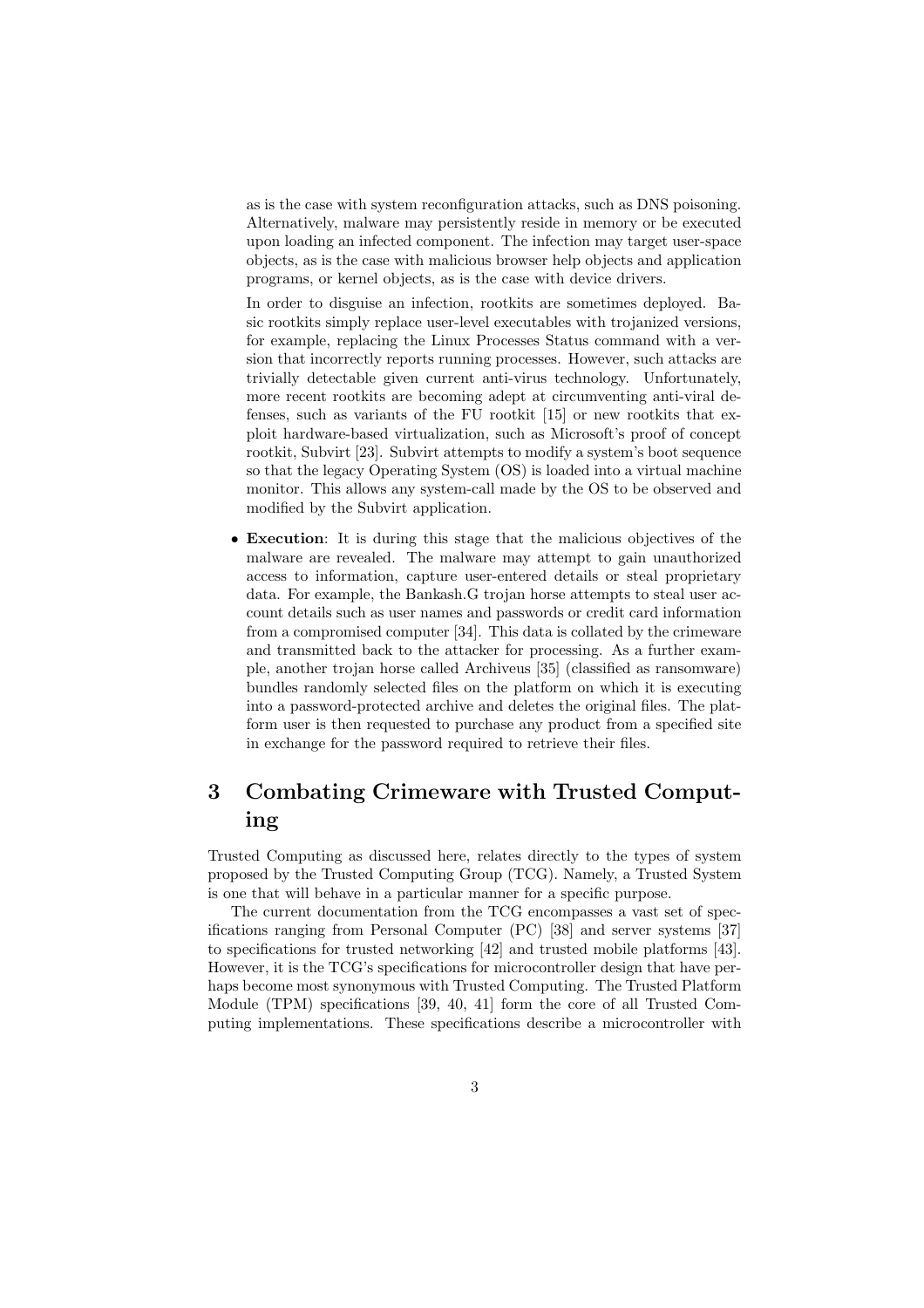cryptographic coprocessor capabilities that provides a platform with the following functionality: A number of special purpose registers for recording platform state; a means of reporting this state to remote entities; secure volatile and non-volatile memory; random number generation; a SHA-1 hashing engine; and asymmetric key generation, encryption and digital signature capabilities. However, the specification set produced by the TCG is by no means the only work on Trusted Computing. Trusted Computing also encompasses new processor designs [21, 2] as well as OS support [32, 33]. For the interested reader, introductory texts on Trusted Computing include [25, 31].

Since its release, Trusted Computing has become synonymous with three fundamental concepts: Integrity measurement and storage, attestation, and protected storage. However, recently the definition of what constitutes Trusted Computing functionality has been revised and extended to incorporate the concepts of secure boot and software isolation. In this section, we consider how these fundamental Trusted Computing concepts can be used to impede the distribution, infection and execution of crimeware.

### 3.1 Integrity Measurement and Storage

An integrity measurement as defined in [33] is the cryptographic digest or hash of a platform component (i.e., a piece of software executing on the platform). For example, an integrity measurement of a program can be calculated by computing a cryptographic digest of its instruction sequence, its initial state (i.e., the executable file) and its input. An integrity metric is a digest of one or more integrity measurements [31]. Integrity metrics are stored in special purpose registers within the TPM called Platform Configuration Registers (PCRs).

During a platform's boot sequence, the entire platform state can be reliably captured and stored, as shown in figure 1. During this process, the integrity of a pre-defined set of platform components (typically the POST BIOS, option ROMs, the OS loader and OS) are measured and the resulting measurements stored in the TPM's PCRs.

In isolation, integrity measurement and storage functionality do not provide a means of defending against crimeware. They do, however, provide the foundation for a number of services useful in combating the distribution, infection and execution of crimeware, as described in sections 3.2–3.5 below.

#### 3.2 Attestation

Platform attestation enables a TPM to reliably report information about the current state of the host platform. On request from a challenger, a Trusted Platform can, using a private attestation key, sign integrity metrics reflecting (all or part of) the platform's software environment. The challenger uses this information to determine whether it is safe to trust the platform from which the statement has originated and (all or part of) the software environment running on the platform. This is achieved by validating the integrity metrics received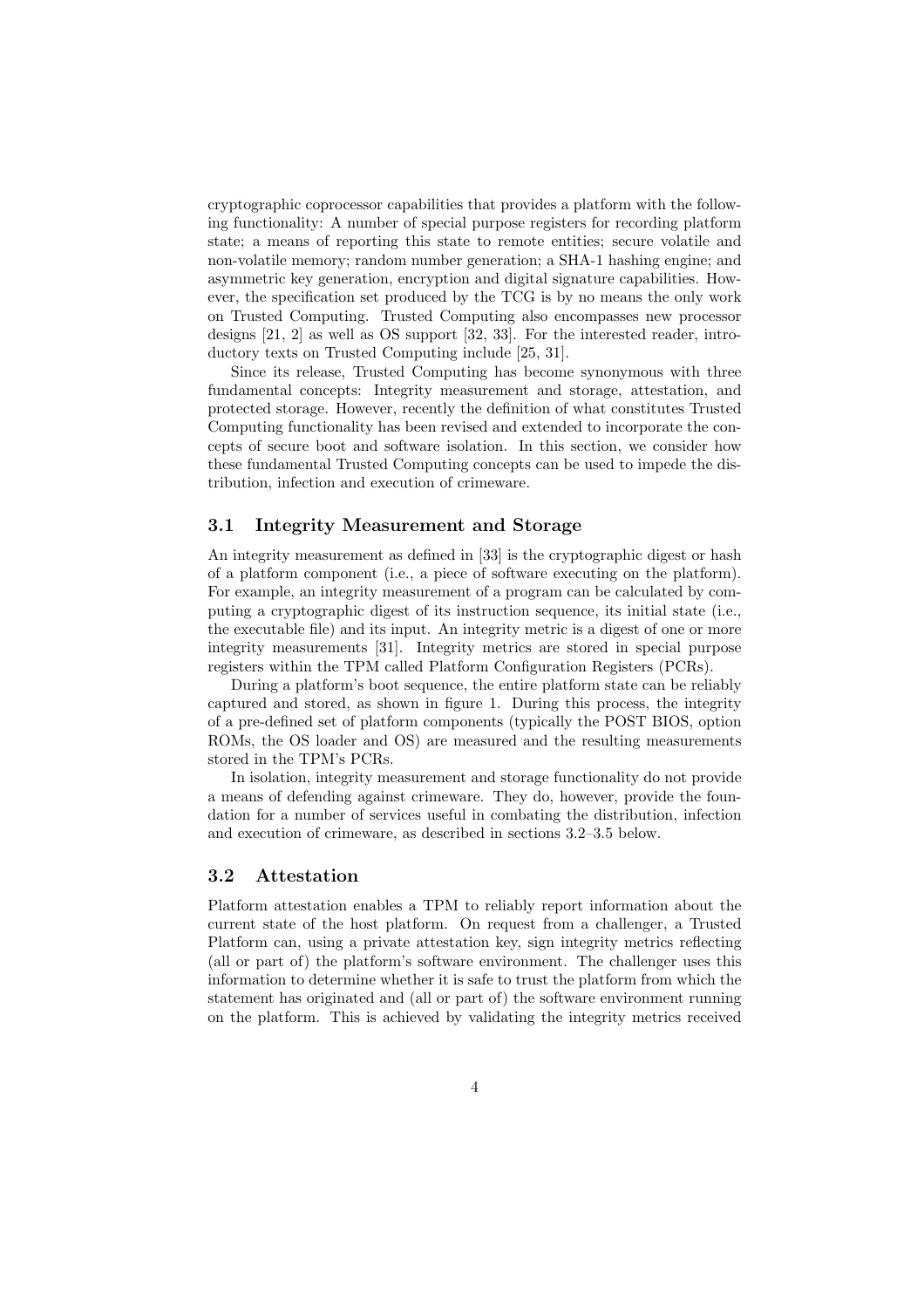

Figure 1: Integrity Measurement and Storage

from the Trusted Platform against software integrity measurements provided by a trusted third party, such as a software vendor.

Attestation provides a powerful technique to combat crimeware distribution and infection. A platform, upon requesting access to a company's intranet, may be required to demonstrate through attestation that it has up-to-date anti-virus software with the latest signature definitions, that its spam filters are operating correctly and that it has installed the latest OS security patches. Similarly, a client could request that a server attests to its operating environment prior to the disclosure of sensitive data.

Attestation features form an important focus of the TCG's Trusted Network Connect (TNC) specifications [42]. TNC offers a way of verifying an endpoint's integrity to ensure that it complies with a particular predefined policy before being granted network access. The process of assaying end-point integrity for compliance with policy occurs in three distinct phases: Assessment, isolation and remediation. The assessment phase primarily involves a platform that requires access to a restricted network, attesting to its current state. A server examines this attestation and compares the platform's integrity metrics to its network access policies. Based on the outcome of this comparison the server will allow access, deny access or place the platform in an quarantined network (isolation). In this isolated network, a platform would typically be able to obtain the requisite integrity-related updates that will allow it to satisfy the server's access policy and be granted access.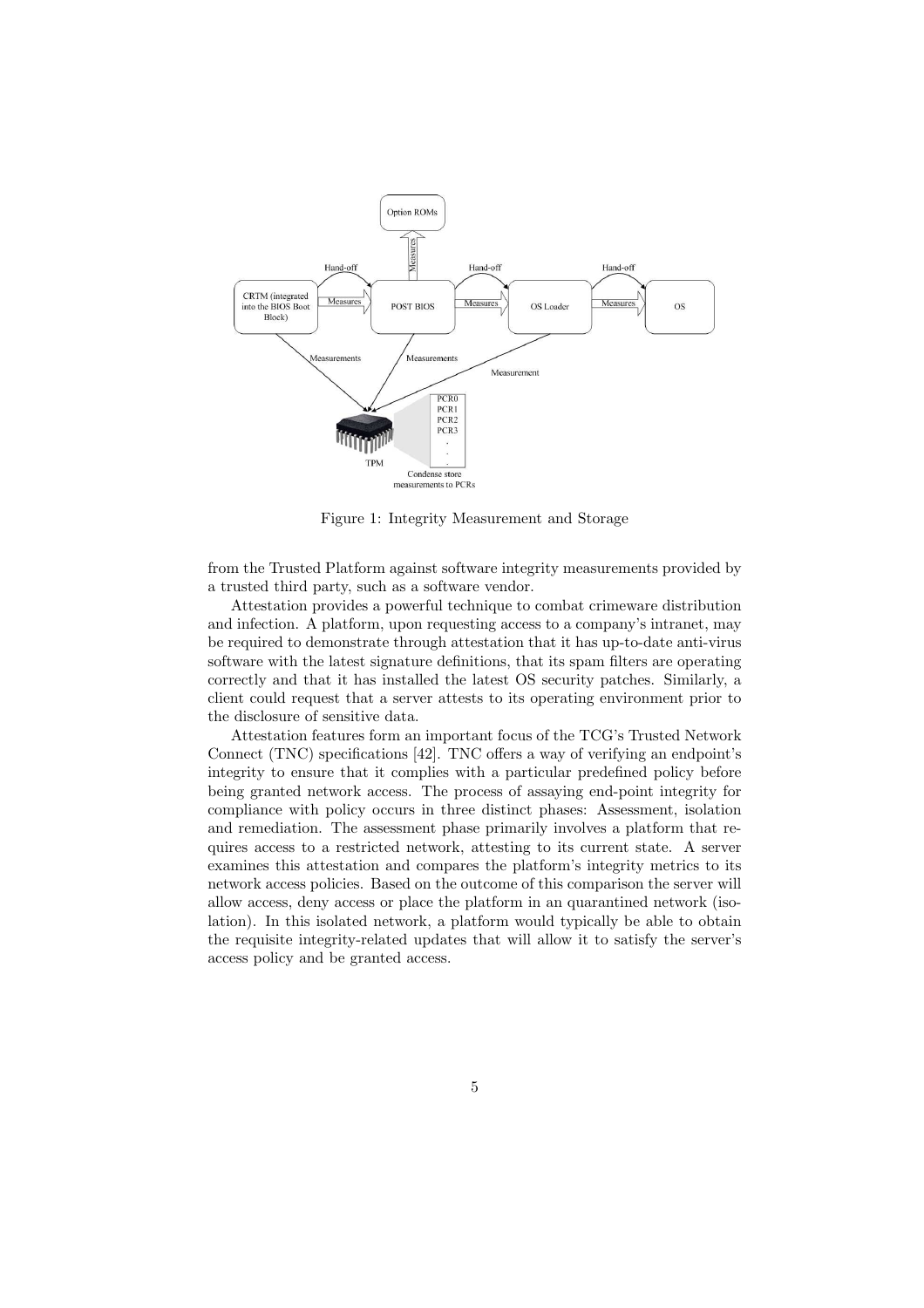#### 3.3 Protected Storage — Binding and Sealing

Protected storage functionality uses asymmetric encryption to protect the confidentiality of data on a TPM host platform. Protected storage also provides implicit integrity protection for TPM objects. Both data and keys can be associated with a string of 20 bytes of authorization data before being encrypted. When decryption is requested, the authorization data must be submitted to the TPM. The submitted authorization data is then compared to the authorization data in the decrypted string, and the decrypted object is only released if the values match.

The notions of binding and sealing are of fundamental importance to Trusted Computing. Binding refers to the encryption of data with a public key for which the corresponding private key is non-migratable from the recipient's TPM. In this way only the TPM that manages the non-migratable private key will be capable of decrypting the message. Sealing takes binding one step further. Sealing is the process by which sensitive data can be associated with a set of integrity metrics representing a particular platform configuration, and encrypted. The protected data will only be decrypted and released for use by a TPM when the current state of the platform matches the integrity metrics to which the data is sealed.

Using sealed storage, an end-user can protect their private data (e.g., credit card numbers) by making revelation of that data contingent on a platform being in a particular state. For example, a user can seal credit card data to a state that requires a particular banking application to be running on the platform, and nothing more. The presence of crimeware would change the platform state. This feature would therefore ensure that malicious software, such as the Bankash.G Trojan horse, could not gain access to security sensitive data that has been sealed.

In [1], Alsaid and Mitchell attempt to address the problem of a user unknowingly revealing sensitive data to a phishing site using the TPM's protected storage capabilities. They propose SSL client-side authentication to establish a mutually authenticated SSL tunnel over which a username/password can be communicated. In this approach the SSL private key (for which the public key has received certification) is non-migratable from the client's TPM. Consequently, when a user visits a phishing site and is tricked into revealing a username and password, a phisher will not be able to impersonate the user as the phisher will not have access to the private key used to complete client-side SSL authentication. Unfortunately, such an approach does not prevent crimeware resident on the TPM-host platform from capturing the username/password and using the TPM-protected private key to establish illegitimate sessions and fraudulently impersonate a user. This approach could be enhanced by sealing the TPM-protected private key to a trustworthy platform state.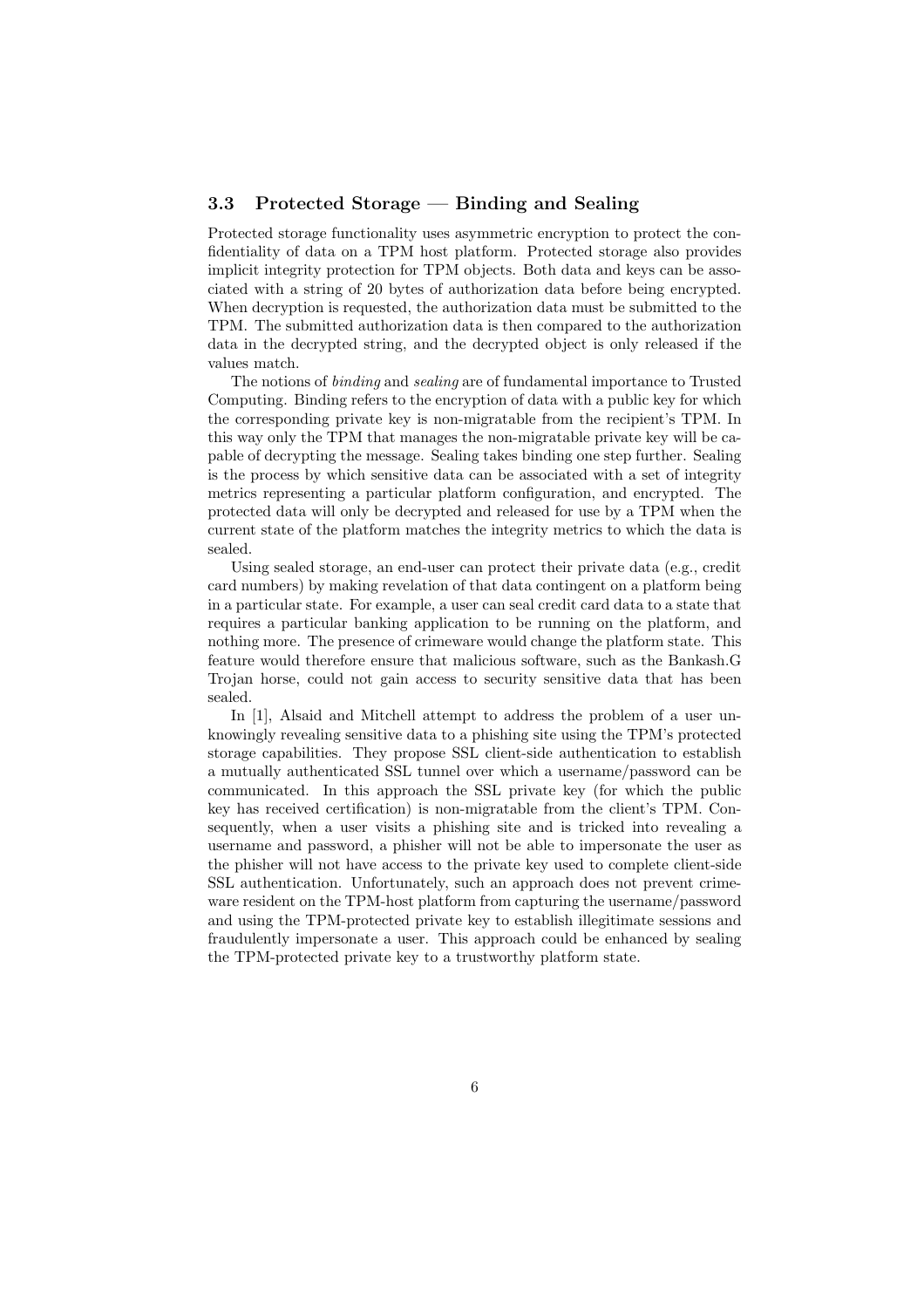#### 3.4 Secure Boot

A secure boot process extends the integrity measurement and storage functionality described in section 3.1. During a secure boot, a platform's state is reliably captured, compared against measurements indicative of a trustworthy platform state and stored. If a discrepancy is discovered between the computed measurements and the expected measurements then the platform halts the boot process.

Secure boot functionality can detect the malicious or accidental modification or removal of security-critical software at boot time. For example, the Subvirt rootkit, which modifies a system's boot sequence, could be detected by such functionality. In a similar way, secure boot functionality could be used to prevent a maliciously modified server from helping to distribute crimeware; this would reduce the effectiveness of a server modification attack to a denial of service.

Secure boot functionality is not currently described as part of the TPM specifications. However, there is a TCG specification describing how it can be enabled on a trusted mobile platform [43]. Secure boot has also been independently studied by Tygar and Yee [44], Clark [9], Arbaugh, Farber and Smith [3] and Itoi et al. [22].

### 3.5 Hardware-enforced Isolation

Isolation technologies have evolved from OS-hosted virtual machine monitors (VMMs) [47] through stand-alone VMMs [18] to para-virtualization techniques [8]. More recent developments in isolation technology, such as Microsoft's Next Generation Secure Computing Base (NGSCB) [32, 33], incorporate the concept of an isolation layer designed to take advantage of CPU and chipset extensions described in Intel's LaGrande [21] and AMD's Presidio initiatives. An isolated execution environment, independent of how it is implemented, should provide the following services to hosted software [33]:

- No interference: Ensures that the program is free from interference from entities outside its execution space.
- Trusted path: Ensures the presence of a trusted path between a program and an input device.
- Secure inter-process communication: Enables one program to communicate with another, without compromising the confidentiality and integrity of its own memory locations.
- Non-observation: Ensures that an executing process and the memory locations it is working upon are free from observation by other processes.

Hardware-enforced software isolation enables the segregation of securitycritical software and data so that they cannot be observed and/or modified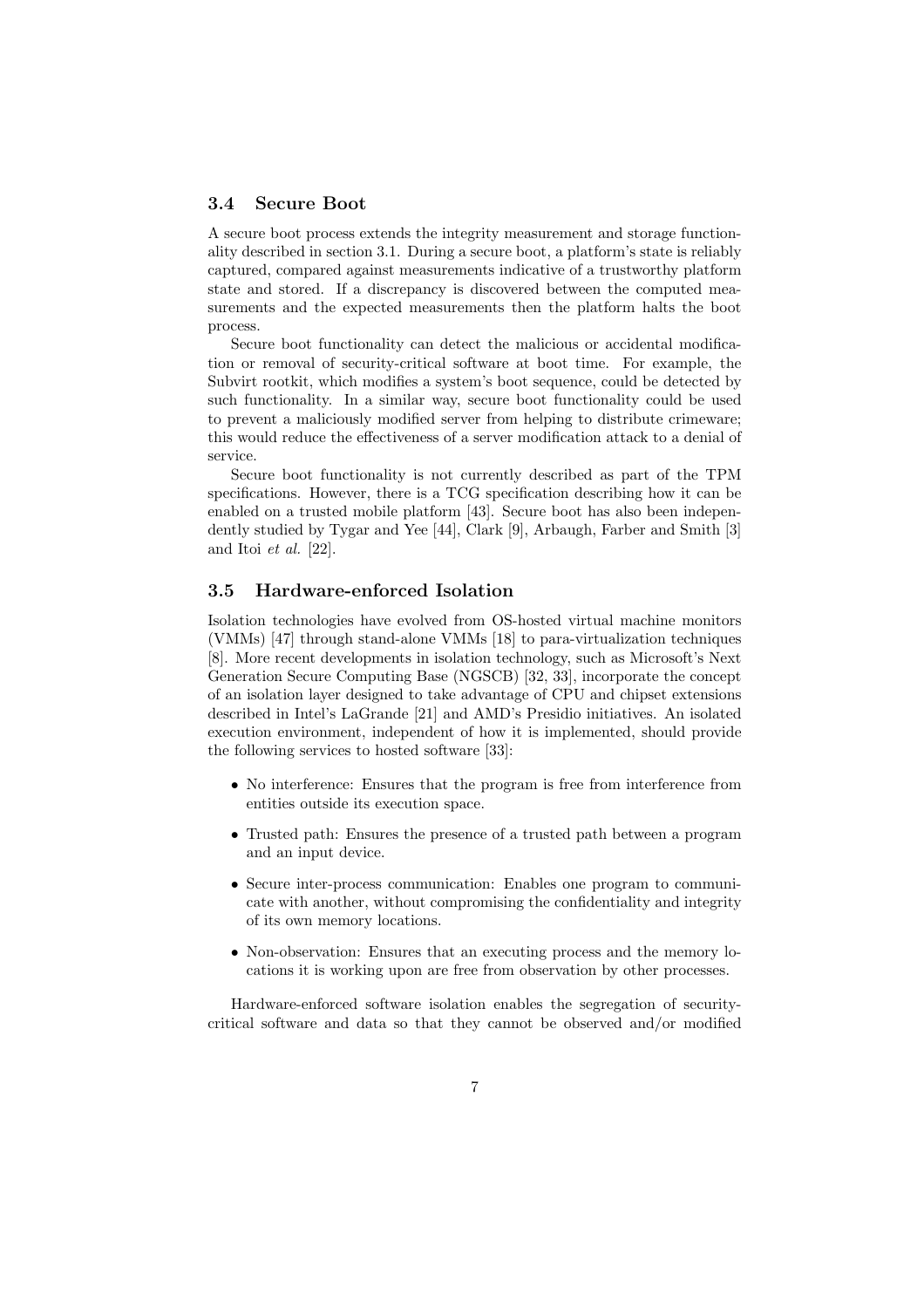in an unauthorized manner by software executing in parallel execution environments. Additionally, the presence of isolated execution environments can ensure that any infection is contained within the execution environment which the crimeware has infected.

In [16], Gajek *et al.* use isolated execution environments to protect a secure wallet application from any legacy OS or other applications running on the platform. In this approach, user credentials are sealed (as described in section 3.3) to the isolated secure wallet application. Only when the secure wallet is in the pre-requisite state will credentials be unsealed and used to authenticate the user to sensitive services. The authors also suggest the use of visual cues, such as a colored status bar, to enable the user to assess the trustworthiness of the secure wallet application with which they are interacting, an idea originating in [5].

Hardware extensions, as developed as part of Intel's LaGrande [21] and AMD's Presidio initiatives, support the establishment of trusted channels between input and output devices and programs running within isolated execution environments. In this way, user I/O data can be secured in transit to protect it from crimeware, such as keyloggers, which may have infiltrated the platform.

We are yet to see, however, the ubiquitous presence of hardware-enabled trusted channels. In the absence of such support, McCune et al. [24] have proposed the use of a trusted mobile device to establish an encrypted and authenticated channel between the user and a TPM host. Their approach, however, only considers the issue of user-level malware and does not effectively address problems relating to kernel-level subversion.

## 3.6 Trusted Computing — A Panacea?

We have briefly examined a range of Trusted Computing functionality and how it may be used to reduce the impact of crimeware. In reality, Trusted Computing, as currently deployed, can do little to protect an end-user platform from crimeware attack. It will be several years before we begin to see the ubiquitous presence of enhanced processors, chipset extensions, BIOS modifications and augmented Operating Systems necessary to implement the fundamental Trusted Computing concepts identified in sections 3.1–3.5. The capabilities offered by currently deployed Trusted Platforms are more akin to those of a high-end smartcard; thus Trusted Computing, as it currently stands, provides a limited, but useful, set of cryptographic functionality. We expect that this will be extended over time to provide a more secure operating environment.

In addition, it is important to note that problems associated with software vulnerabilities will not be ameliorated by the presence of Trusted Computing. Neither is Trusted Computing designed to prevent a platform from being infected. Instead, it provides a set of services that can be used to detect if a platform has been modified from a known "good" state. Unlike the way in which signature-based anti-virus mechanisms operate, a Trusted System has a known "good" configuration and any deviation from this configuration is perceived as a possible breach of security. Such an approach tells a user that something is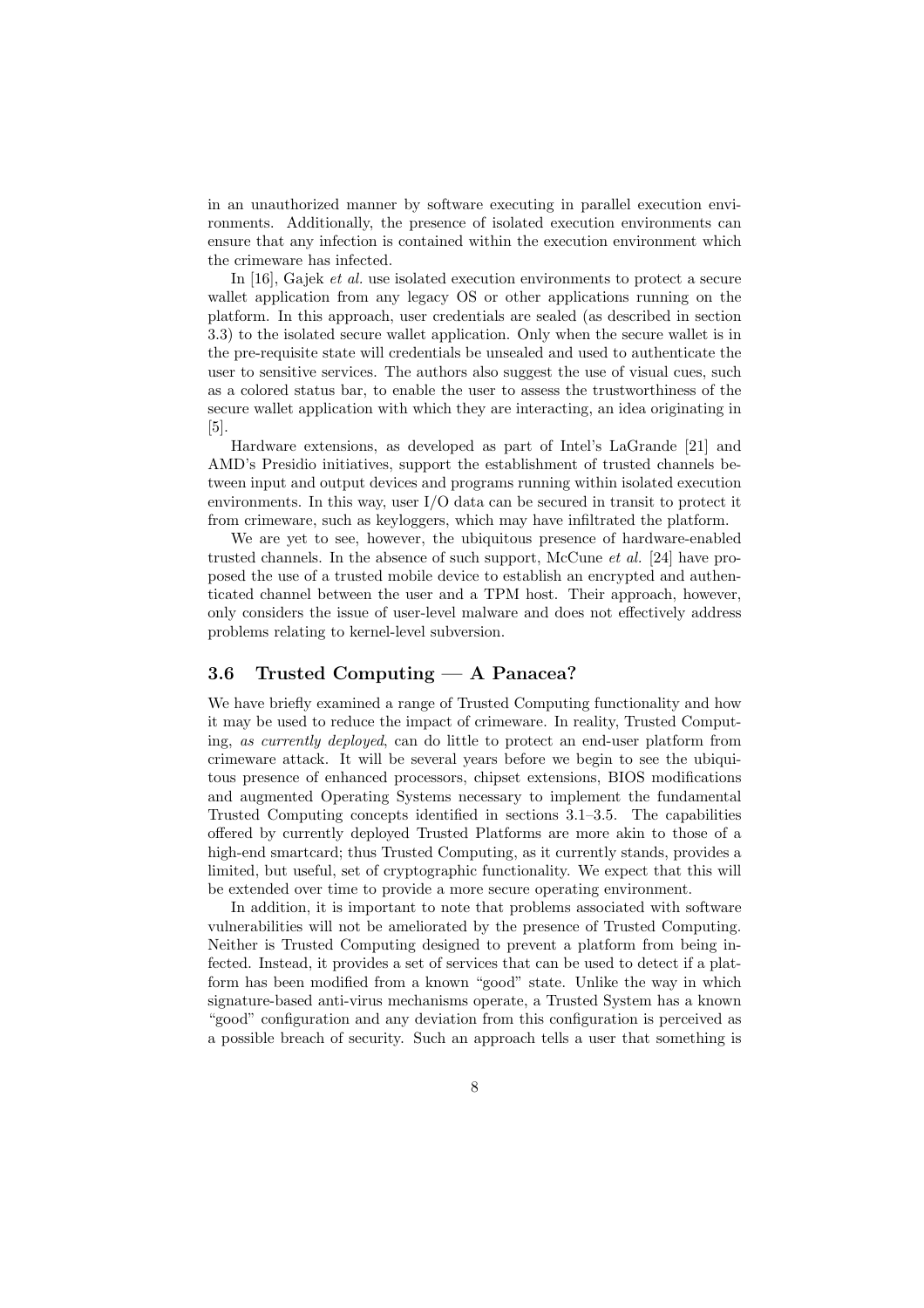awry but not necessarily what.

An abundance of information exists on the potential positive applications of Trusting Computing. However, as the technology becomes more widely deployed, it seems likely that Trusted Computing functionality will be increasingly targeted by crimeware. Proof-of-concept rootkits that exploit Intel's VT-X and AMD's SVM virtulization technologies, cornerstones of Intel's LaGrande and AMD's Presidio initiatives, have already been developed by Dino Dai Zovi (Vitriol) [28] and Joanna Rutkowska (Blue Pill) [27].

In addition, Trusted Computing mechanisms may also be used as a means of enhancing crimeware functionality. For example, Trusted Computing provides trivial means for crimeware to launch denial of service attacks, of various types, against a platform. If a crimeware application can be installed on a platform, thereby altering the system state, then:

- In the case of attestation, access to networked services may be denied, since the platform will (correctly) not be considered trustworthy.
- In the case of sealing, access to data may be denied, since the current state of the platform will not match the integrity metrics to which the data has been sealed.
- In the case of secure boot, system startup may be suspended if the presence of crimeware is detected during the boot sequence.

Finally, ransomware (such as Archieveus, as described in section 2), could abuse the TPM's sealing mechanism to encrypt data to a platform state that is contingent on the malware being present on the platform. This could potentially be used as a method to extort money from the platform owner.

## 4 Case Studies

In this section we look at two case studies that examine the use of Trusted Computing as a means of protecting sensitive data from malicious applications. In the first case study, we look at the issue of on-line credit card fraud and the potential use of Trusted Computing as a means of protecting credit card transactions. In the second case study, we look at how Trusted Computing can be used to enable a robust implementation of Open Mobile Alliance Digital Rights Management (OMA DRM) v2 on mobile platforms.

## 4.1 Securing Credit Card Transactions

Over the past ten to fifteen years, the Internet has been transformed from a research-oriented tool into a global platform for electronic commerce. With this transformation, the use of one particular method of Internet-based payment has emerged as the predominant means through which on-line goods are purchased. This method, often referred to as a Card Not Present (CNP) transaction, uses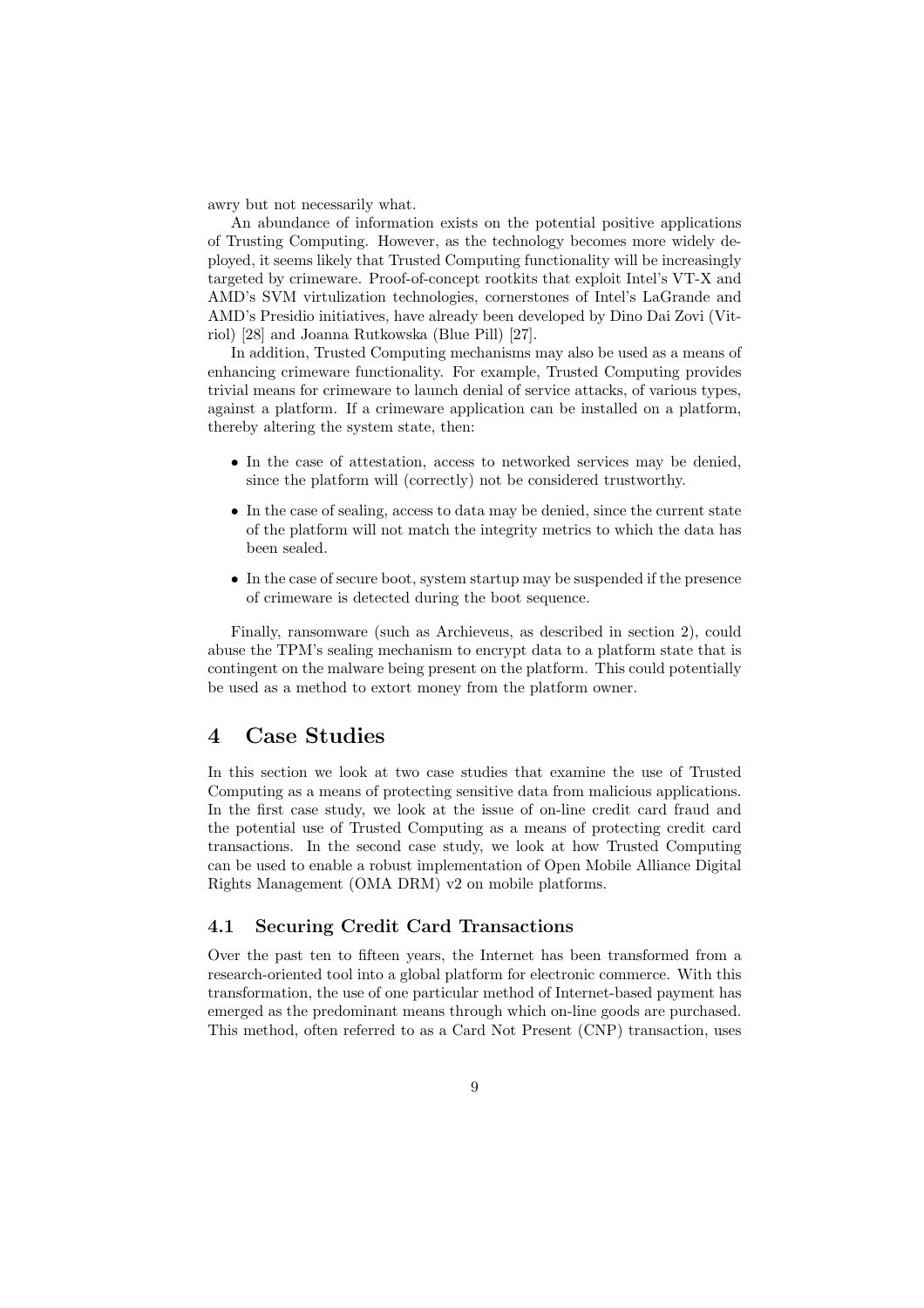data from a customer's physical card (typically the Personal Account Number (PAN) and the corresponding Card Security Code (CSC)) to purchase on-line goods and services. Unfortunately, Internet-based CNP transactions provide a particularly attractive target for phishers and crimeware authors, as the ability to provide card details is typically deemed a sufficient form of transaction authorization. Once this data is captured, it allows a fraudster to impersonate a legitimate cardholder and purchase items on-line.

Balfe and Paterson examine how the staged roll-out of Trusted Computing technology, beginning with ubiquitous client-side TPMs [6] and culminating in Trusted Computing with processor, chipset and OS support [7], can be used to enhance the security of Internet-based CNP transactions. In [7], a system is described that makes use of the full spectrum of Trusted Computing technologies to securely emulate point-of-sale Integrated Circuit Cards (ICCs) compliant with the Europay Mastercard and Visa (EMV) specifications [11, 12, 13, 14]. Emulation of EMV-compliant cards confers "tamper resistant" properties that are normally associated with physical EMV card use at point-of-sale terminals making it possible to demonstrate card ownership and authentication.

In order to enroll in the virtual EMV architecture, a customer must formally register as a legitimate cardholder. During the enrollment process, the customer's platform generates an attestation key pair (internal to their TPM) specifying an authorization requirement for the private key usage, as per section 3.3. The customer's card issuer certifies the public component of the customer's newly generated TPM-resident attestation key pair and the customer downloads an e-EMV application to his/her platform. This application replicates the functionality of a standard EMV payment card (that has been personalized to the customer) as well as certain aspects of merchant terminal processing.

During merchant enrollment, the merchant's acquirer certifies the public component of a merchant's TPM-resident attestation key pair and downloads a small application bundle to the merchant server that replicates the merchant terminal commands for interacting with an EMV ICC. This software bundle enables the merchant to communicate with a customer's e-EMV card. In addition, the merchant application bundle implements any additional requirements for payment processing as laid down by the acquirer's Merchant Operator Guidelines (MOGs). The MOG lays out the procedures that should be followed when processing CNP transactions. An example of such a procedure would be a requirement to use an Address Verification Service (AVS) which compares the billing address, as entered by the customer, to that of the card issuer's records.

Prior to transaction initiation, a customer launches his e-EMV application in an isolated execution environment. At this point, the customer and the merchant platform mutually attest to their respective states using their respective private attestation keys, the public keys corresponding to which have been certified during the enrollment process. This provides a guarantee that, at this particular point in time, both the customer's e-EMV application and the merchant's plug-in are operating as intended.

In addition, by using Trusted Computing functionality, PIN authentication and authorization can be made intrinsic to transaction processing, just as with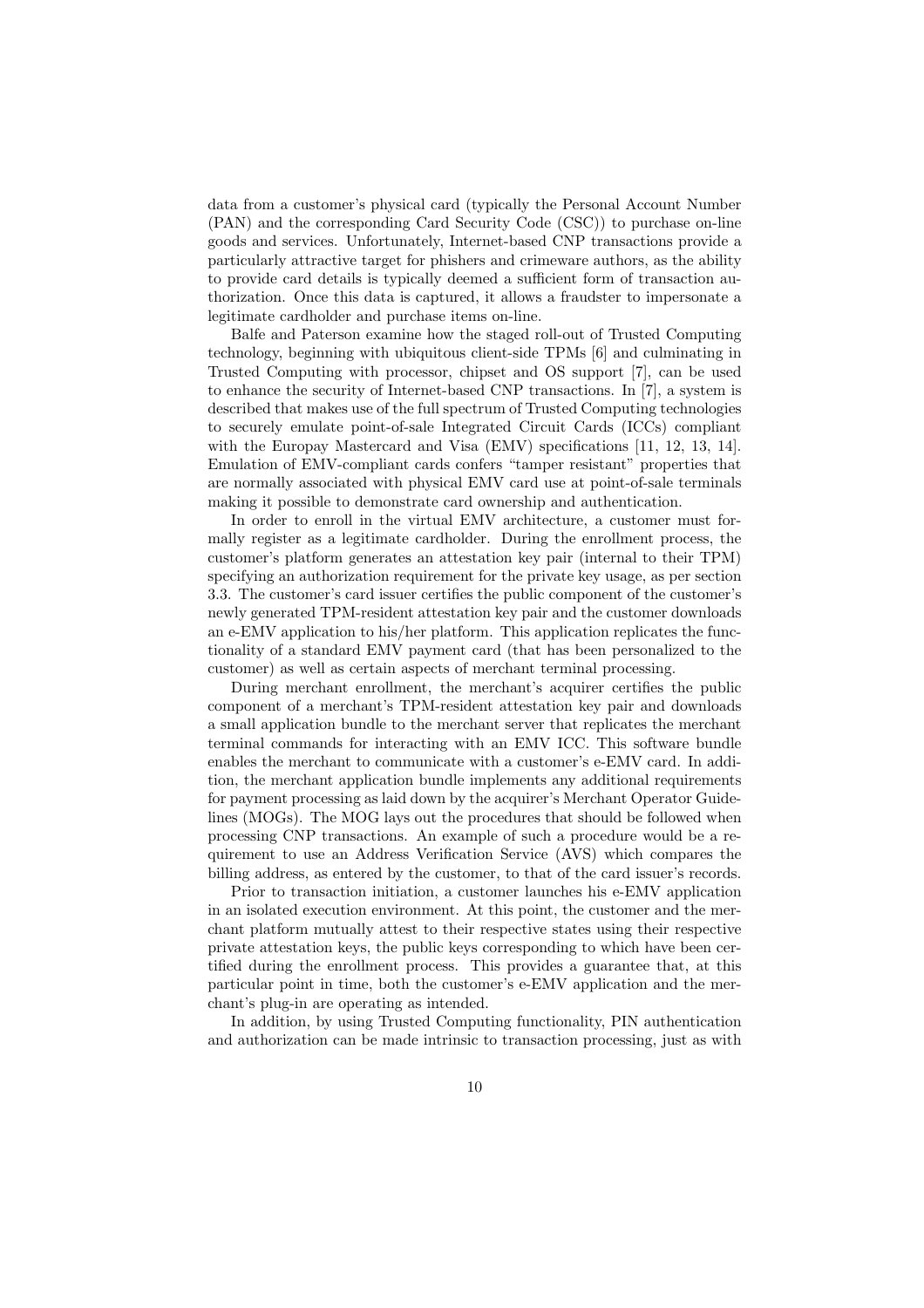EMV in PoS transactions. A trusted path between the keyboard and TPM, enabled by chipset extensions (as outlined in section 3.5), can be used to securely transfer authorization data in the form of a PIN or a passphrase from the customer's keyboard to the TPM. A correctly entered PIN/passphrase then assures the TPM of the physical presence of the cardholder and "unlocks" the TPM's private attestation key. The assurance of physical presence can be transferred to the merchant through the TPM's subsequent use of this attestation key to attest to the state of the customer's platform. This combined functionality provides a much stronger form of authentication and authorization than is currently employed for CNP payments. The mechanism used to prevent crimeware from launching a dictionary attack against key authorization data would be TPM vendor specific. However, the TPM specifications [39] detail an example mechanism where a a count of failed authorization attempts is recorded. If this count exceeds a threshold, the TPM is locked and remains non-responsive to further requests for a predetermined time out period.

In conjunction with this, by allowing a customer to inspect a merchant's platform state prior to transaction authorization, a customer will be able to satisfy himself that the merchant will behave in a manner that will protect his sensitive card data. Likewise for a merchant, any divergence from intended operating state (due to unwanted memory resident applications, such as keyloggers) will be detected on verification of a customer's attestation, allowing merchant risk management routines to terminate a transaction. Once mutual attestation is complete, transaction processing can continue as defined in the EMV specifications [11, 12, 13, 14]. This work builds upon the pre-existing EMV infrastructure to provide a secure and extensible architecture for CNP payments.

#### 4.2 Content Protection

Our second case study relates to DRM in a mobile environment. As highlighted in [36, 45], it is predicted that mobile devices (hosting sensitive corporate data) will increasingly become the target of crimeware. Current third generation (3G) mobile telecommunications systems are already capable of delivering a wide range of digital content to subscribers' mobile telephones. As network access becomes more ubiquitous and content becomes more easily accessible, media and data objects are exposed to increased risks of illegal consumption and use. DRM facilitates the safe distribution of various forms of digital content in a wide range of computing environments, and gives assurance to the content providers that their media objects cannot be illegally accessed.

The model under consideration is taken from [29] and is summarized in figure 2. A user requests a media object from a content issuer. The requested content, which is packaged in order to prevent unauthorized access, is then sent to the user's device. The packaging of the content may either be completed by the content issuer or by the content owner, before it is dispatched to the content issuer. The rights object associated with the requested media object is delivered to the user by the rights issuer. In practice, this rights issuer may be the same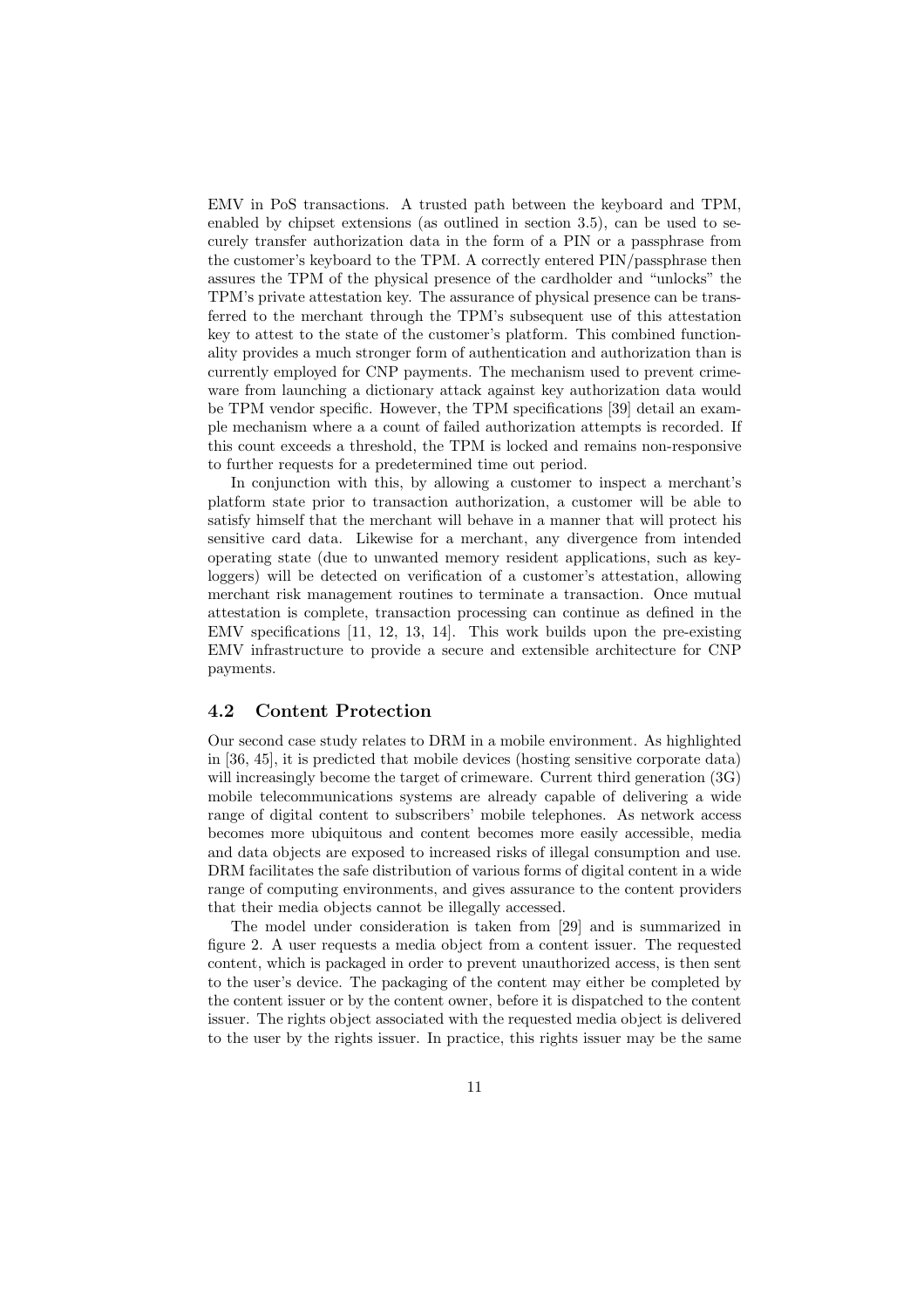entity as the content issuer.



Figure 2: OMA DRM system model

With respect to crimeware, the protection of content can be examined from two contrasting perspectives. From the content provider's perspective, an enduser may deploy crimeware in order to circumvent rights that have been assigned to digital content. From a corporate perspective, DRM solutions can be used to prevent the unauthorized or inadvertent disclosure of corporate data. This is particularly relevant in light of the recent trend towards an increasing reliance on mobile devices for storing corporate data [45].

The OMA was founded in June 2002. Version 1 (v1) of the OMA specifications [48, 49], released in 2004, represents the OMA's initial attempt to define a DRM solution for a mobile environment. Three main goals were specified for OMA DRM v1. The solution was required to be timely, easy to implement and inexpensive to deploy. Finally, it was required that the initial OMA DRM solution did not necessitate the roll-out of a costly infrastructure. In the development of OMA DRM v1 a trade-off was made, so that the objectives listed above could be met at the expense of certain security requirements. OMA DRM version 2 (v2) builds upon the version 1 specifications to provide higher security and a more extensive feature set. Devices other than mobile phones are also supported by OMA DRM v2. The OMA DRM v2 specification set defines [29]:

- the format and the protection mechanism for protected content;
- the format and the protection mechanism for rights objects;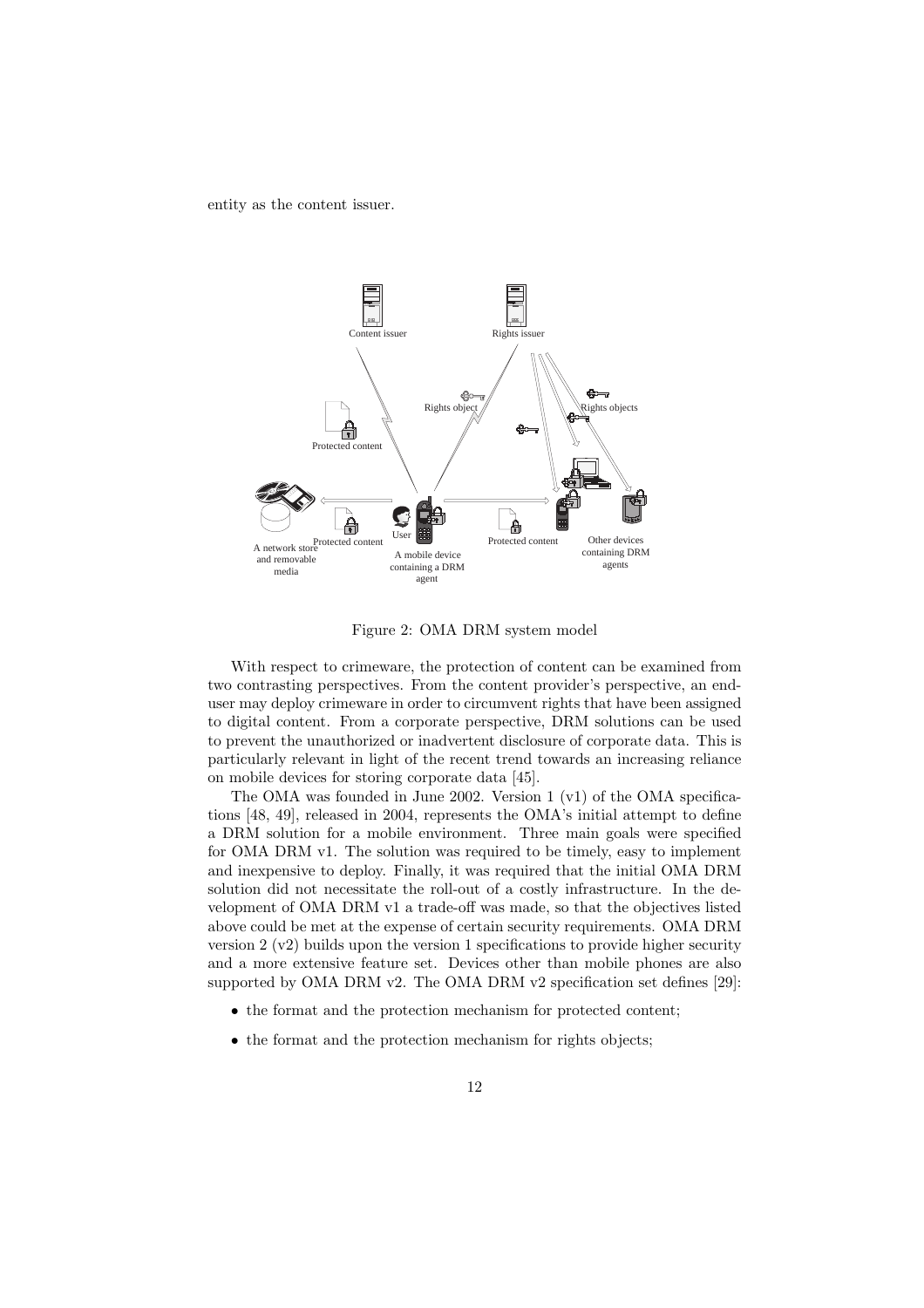- the security model for the management of encryption keys; and
- how protected content and rights objects may be transferred to devices using a range of transport mechanisms.

The term "DRM agent" refers to the DRM functionality of a device responsible for enforcing permissions and constraints associated with protected content. A DRM agent must be trusted with respect to its correct behavior and secure implementation [29]. The OMA DRM v2 specification set defines the protocols (the Rights Object Acquisition Protocol (ROAP) suite), messages and mechanisms necessary to implement a DRM system in a mobile environment [29, 30]. Stipulation of a trust model, within which robustness rules are defined, is one method of specifying how secure a device implementation of a DRM agent must be, and what actions should be taken against a manufacturer that builds devices that are insufficiently robust. It is the responsibility of the Content Management Licensing Administrator for Digital Rights Management (CMLA DRM), or a similar organization, to provide such a model.

In order to comply with the definition of a "robust" OMA DRM v2 implementation, as defined by the CMLA [10], a number of requirements must be met, as summarized below.

- It is required that "an OMA DRM v2 agent can perform self-checking of the integrity of its component parts so that unauthorized modifications will be expected to result in a failure of the implementation to provide the authorized authentication and/or decryption function" [10].
- A robust implementation of OMA DRM v2 must protect the confidentiality and integrity of an OMA DRM v2 agent's private key when loaded, stored or used on a device.
- OMA DRM v2 security-critical data must be either integrity-protected or integrity and confidentiality-protected when loaded, stored or used on a device.
- OMA DRM v2 security-critical data and the OMA DRM v2 agent's private key should only be accessible by authorized entities, namely the correctly functioning OMA DRM v2 agent.
- A robust OMA DRM v2 implementation must incorporate a DRM timesource synchronization mechanism which is reasonably accurate and resistant to malicious modifications by the end user.
- Finally, nonces generated on the OMA DRM v2 device, and used in the ROAP protocols, must be both non-repeating and unpredictable.

As described in [17], Trusted Computing functionality can be used to help meet the CMLA requirements for a robust implementation of OMA DRM v2, therefore making it, and the content it protects, less susceptible to crimeware attacks. While Trusted Computing functionality cannot guarantee the integrity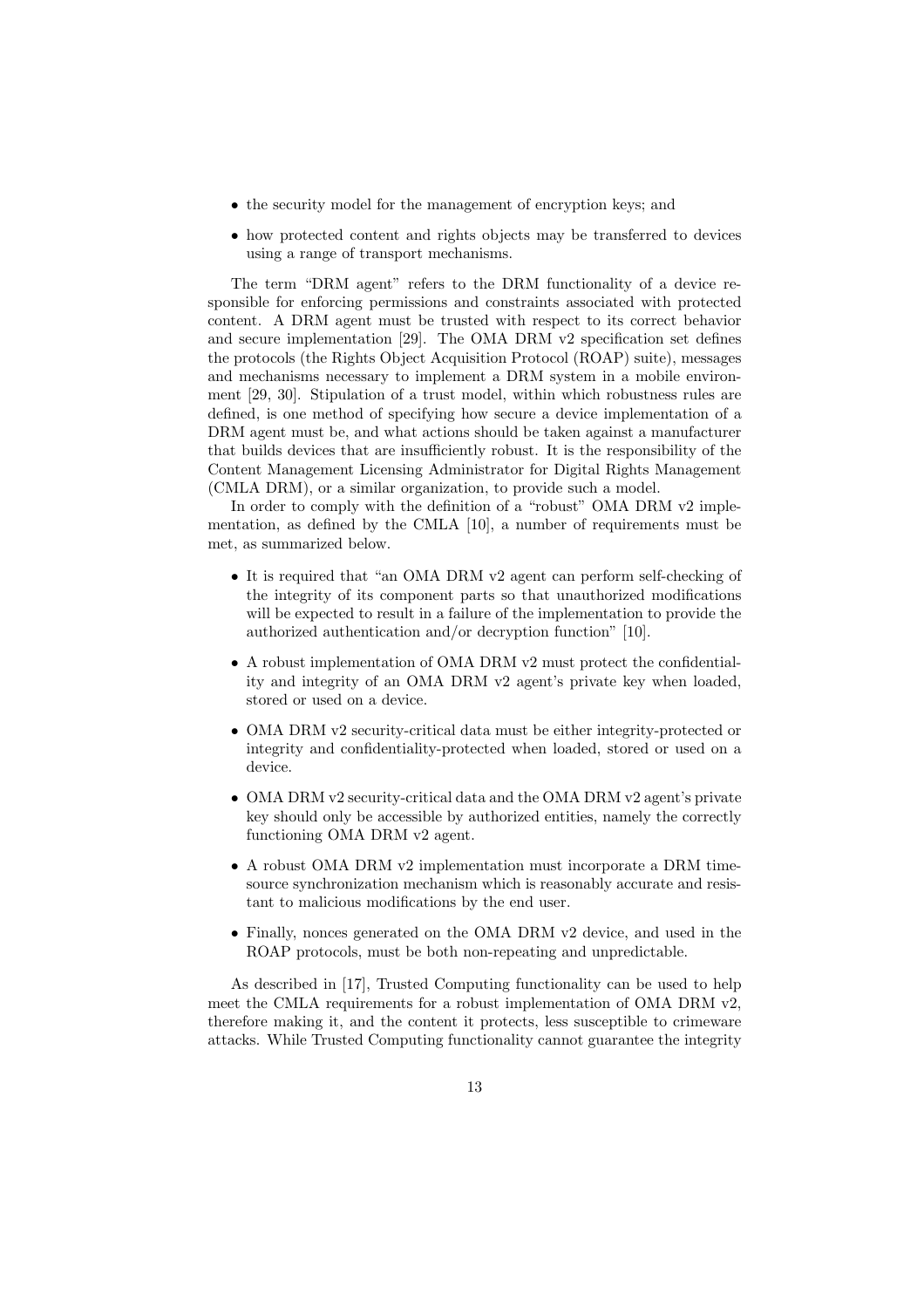of the OMA DRM v2 agent in storage, secure boot functionality can be used to help detect its malicious or accidental modification or removal. Security-critical data associated with the OMA DRM v2 agent can also be verified as part of a secure boot process.

Sealing can be used to store data which needs to be confidentiality and/or integrity-protected against crimeware attack. It can also ensure that sensitive data is only accessible by authorized entities when the mobile device is in a predefined state, for example, when a legitimate OMA DRM v2 agent is executing in an isolated execution environment. In addition, the TPM can be used to generate the required OMA DRM v2 agent asymmetric key pair.

Trusted Computing functionality also enables the isolation of security-critical software and data in a secure execution environment so that it cannot be observed and/or modified in an unauthorized manner by software executing in parallel execution environments.

A good quality random number generator is provided by a TPM, enabling the generation of non-repeating unpredictable nonces for use in the ROAP suite protocols, thereby mitigating replay and preplay attacks. The TPM may also be used to provide accurate time source synchronization, as described in [39]. A comprehensive examination of this use case can be found in [17].

# 5 Conclusions

In this chapter we have explored the use of Trusted Computing technologies as both a defence against, and enabler of, crimeware. We initially described the lifecycle of a crimeware attack and subsequently investigated how the technologies examined could be used to disrupt crimeware distribution, infection and execution. We also investigated how Trusted Computing may potentially be exploited to facilitate cybercrime. We finally considered two use-cases in which this technology may be used in the prevention of crimeware attacks.

## References

- [1] A. Alsaid and C. J. Mitchell. Preventing Phishing Attacks using Trusted Computing Technology. In Proceedings of the 6th International Network Conference (INC '06), pages 221–228, July 2006.
- [2] T. Alves and D. Felton. TrustZone: Integrated Hardware and Software Security — Enabling Trusted Computing in Embedded Systems. White paper, ARM, July 2004. http://www.arm.com/pdfs/TZ Whitepaper.pdf.
- [3] B. Arbaugh. Improving the TCPA Specification. IEEE Computer, 35(8):77–79, August 2002.
- [4] Visa International Service Association. 3-D Secure Protocol Specification: System Overview, May 2003. http://international.visa.com/ fb/paytech/secure/main.jsp.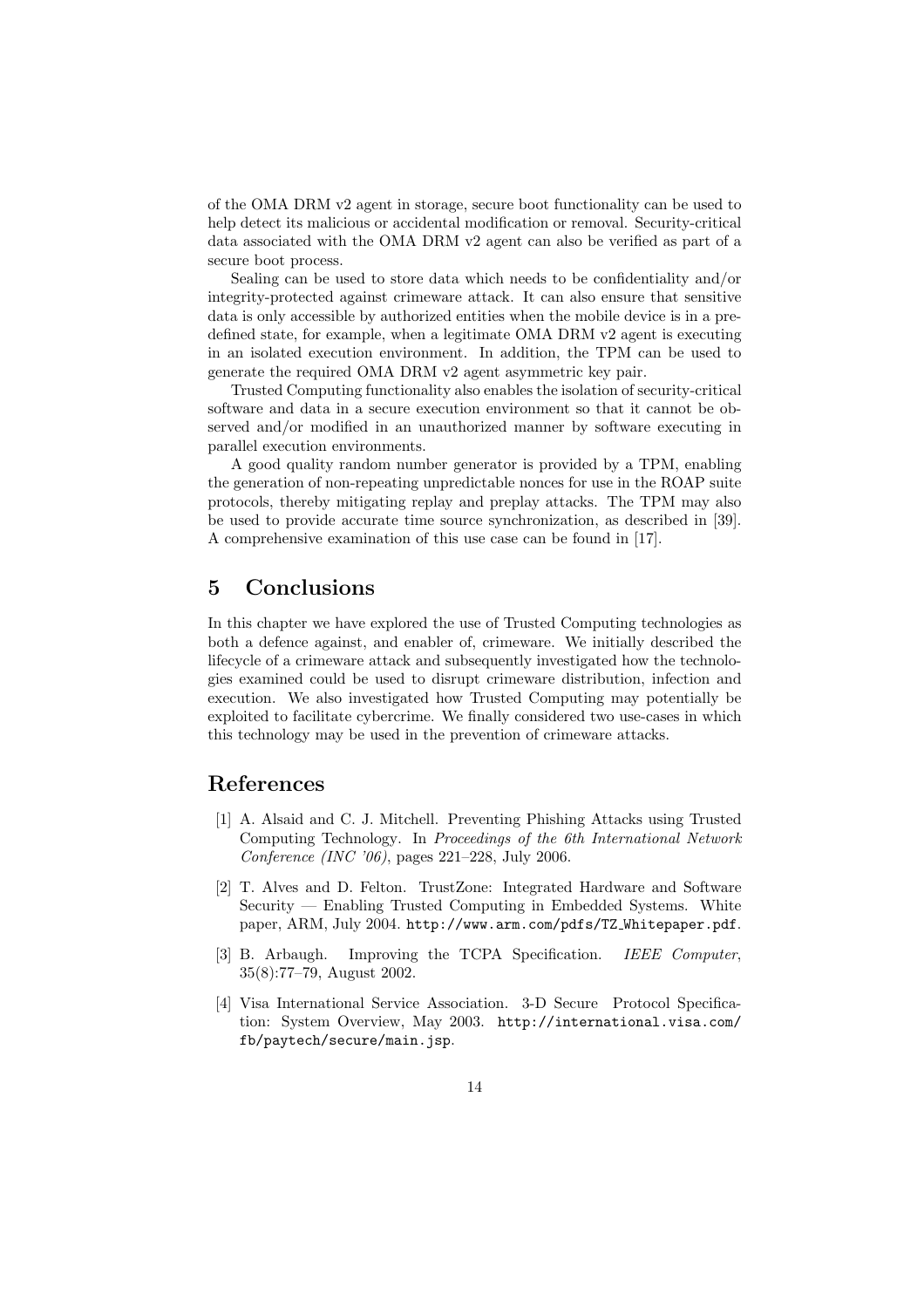- [5] B. Balacheff, D. Chan, L. Chen, S. Pearson, and G. Proudler. Securing Intelligent Adjuncts using Trusted Computing Platform Technology. In Proceedings of the 4th Working Conference on Smartcard Research and Advanced Applications on Smartcard Research and Advanced Applications, pages 177–195. Kluwer Academic Publishers, Norwell, MA, USA, 2001.
- [6] S. Balfe and K.G. Paterson. Augmenting Internet-based Card Not Present Transactions with Trusted Computing: An Analysis. Technical report, RHUL-MA-2006-9, (Department of Mathematics, Royal Holloway, University of London, 2006). http://www.rhul.ac.uk/mathematics/techreports.
- [7] S. Balfe and K.G. Paterson. e-EMV: Emulating EMV for Internet payments using Trusted Computing technology. Technical report, RHUL-MA-2006- 10, (Department of Mathematics, Royal Holloway, University of London, 2006). http://www.rhul.ac.uk/mathematics/techreports.
- [8] P. Barham, B. Dragovic, K. Fraser, S. Hand, T. Harris, A. Ho, R. Neugebauery, I. Pratt, and A. Warfield. Xen and the art of virtualization.
- [9] P.C. Clark and L.J. Hoffman. BITS: A Smartcard Protected Operating System. Communications of the ACM, 37:66–94, November 1994.
- [10] CMLA. Client Adopter Agreement. Technical Report Revision 1.00-050708, The Content Management License Administrator Limited Liability Company (CMLA, LLC), August 2005.
- [11] EMVCo. Book 1 Application Independent ICC to Terminal Interface Requirements, 4.1 edition, May 2004. http://www.emvco.com.
- [12] EMVCo. Book 2 Security and Key Management, 4.1 edition, May 2004. http://www.emvco.com.
- [13] EMVCo. Book 3 Application Specification, 4.1 edition, May 2004. http: //www.emvco.com.
- [14] EMVCo. Book 4 Cardholder, Attendant, and Acquirer Interface Requirements, 4.1 edition, June 2004. http://www.emvco.com.
- [15] Fuzen op. The FU Rootkit. Available on-line. http://www.rootkit.com/.
- [16] S. Gajek, A.-R. Sadeghi, C. Stüble, and M. Winandy. Compartmented Security for Browsers — Or How to Thwart a Phisher with Trusted Computing. In Proceedings of the 2nd International Conference on Availability, Reliability and Security (ARES '07), pages 120–127, Los Alamitos, CA, USA, 2007. IEEE Computer Society, Washington, DC, USA.
- [17] E. Gallery. Authorisation Issues for Mobile Code in Mobile Systems. PhD Thesis, Department of Mathematics, Royal Holloway, University of London, 2007.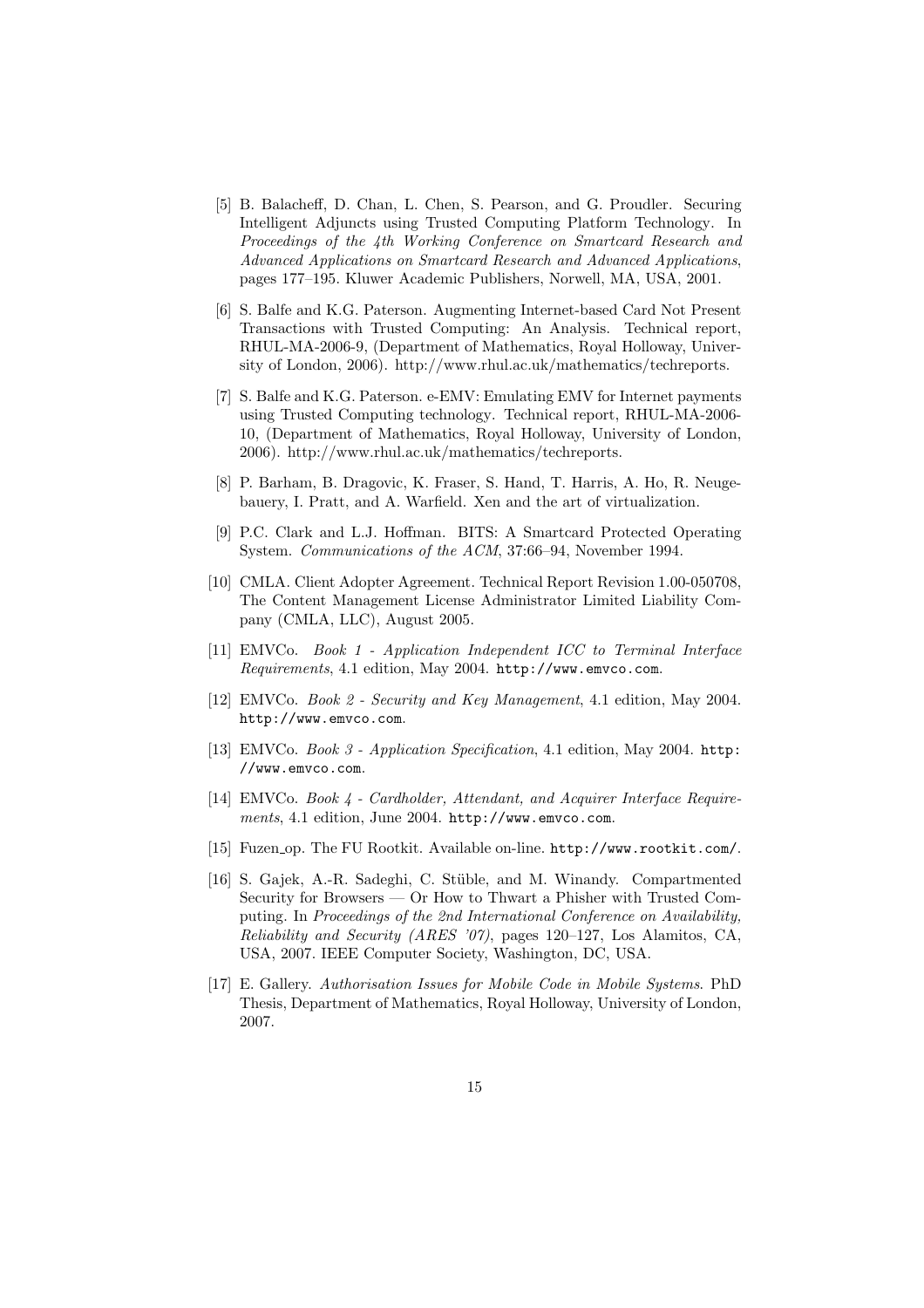- [18] T. Garfinkel, M. Rosenblum, and D. Boneh. Flexible OS Support and Applications for Trusted Computing. In Proceedings of the 9th USENIX Workshop on Hot Topics on Operating Systems (HotOS-IX), pages 145– 150, Kauai, Hawaii, USA, 18-21 May 2003. USENIX, The Advanced Computing Systems Association.
- [19] S. Gordon and R. Ford. On the Definition and Classification of Cybercrime. Journal in Computer Virology, 2(1):13–20, July 2006.
- [20] Anti-Phishing Working Group. Phishing Activity Trends Report. Available on-line, April 2007. http://www.antiphishing.org/reports/apwg report april 2007.pdf.
- [21] Intel. LaGrande Technology Architectural Overview. Technical Report 252491-001, Intel Corporation, September 2003.
- [22] N. Itoi, W.A. Arbaugh, S.J. Pollack, and D.M. Reeves. Personal Secure Booting. In Proceedings of the 6th Australasian Conference on Information Security and Privacy (ACISP '01), volume 2119 of Lecture Notes In Computer Science (LNCS), pages 130–141, Sydney, Australia, 11–13 July 2001. Springer–Verlag, London, UK.
- [23] S.T. King, P.M. Chen, Y-M Wang, C. Verbowski, H.J. Wang, and J.R. Lorch. Subvirt: Implementing malware with virtual machines. In SP '06: Proceedings of the 2006 IEEE Symposium on Security and Privacy (S&P'06), pages 314–327, Washington, DC, USA, 2006. IEEE Computer Society.
- [24] J.M. McCune, A. Perrig, and M.K. Reiter. Bump in the Ether: A Framework for Securing Sensitive User Input. In Proceedings of the 2006 USENIX Annual Technical Conference, pages 185–198, June 2006.
- [25] C. J. Mitchell, editor. Trusted Computing. IEE Professional Applications of Computing Series 6. The Institute of Electrical Engineers (IEE), London, UK, April 2005.
- [26] Council of Europe. Convention on Cybercrime. Available on-line, November 2001. http://conventions.coe.int/Treaty/en/Treaties/Html/ 185.htm.
- [27] J. Rutkowska. Subverting Vista Kernel For Fun And Profit. Available online, Black Hat USA 2006. http://www.blackhat.com/presentations/ bh-usa-06/BH-US-06-Rutkowska.pdf.
- [28] D. D. Zovi. Hardware Virtualization Based Rootkits. Available online, Black Hat USA 2006. http://www.blackhat.com/presentations/ bh-usa-06/BH-US-06-Zovi.pdf.
- [29] OMA. DRM architecture V2.0. Technical Specification OMA-DRM-ARCH-V2 0-2004071515-C, The Open Mobile Alliance (OMA), July 2004.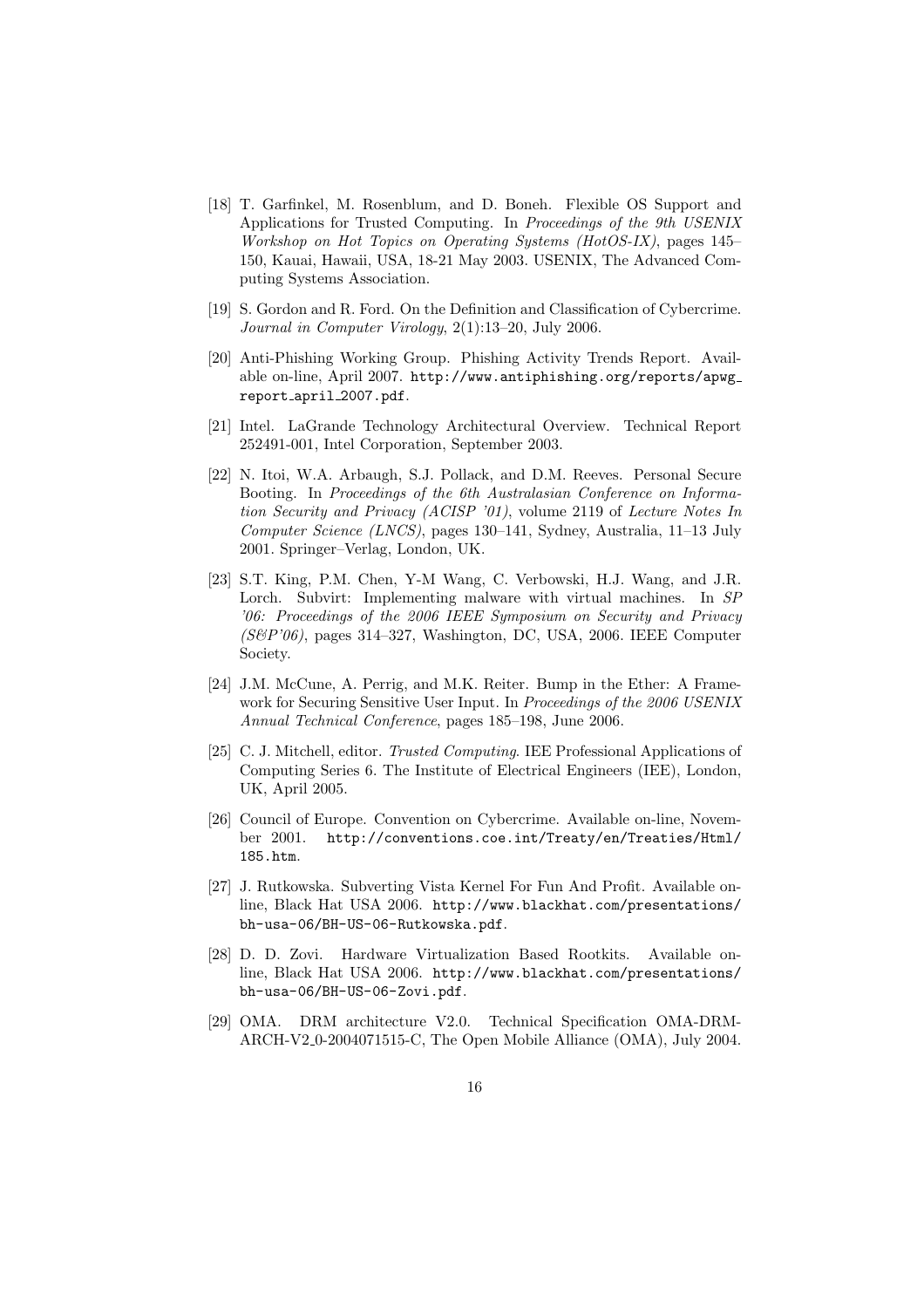- [30] OMA. DRM specification V2.0. Technical Specification OMA-DRM-DRM-V2 0-20040716-C, The Open Mobile Alliance (OMA), July 2004.
- [31] S. Pearson, editor. Trusted Computing Platforms: TCPA Technology in Context. Prentice Hall, Upper Saddle River, New Jersey, USA, 2003.
- [32] M. Peinado, Y. Chen, P. England, and J. Manferdelli. NGSCB: A Trusted Open System. In H. Wang, J. Pieprzyk, and V. Varadharajan, editors, Proceedings of 9th Australasian Conference on Information Security and Privacy, (ACISP '04), volume 3108 of Lecture Notes in Computer Science (LNCS), pages 86–97, Sydney, Austrailia, 13–15 July 2004. Springer– Verlag, Belin–Heidelberg, Germany.
- [33] M. Peinado, P. England, and Y. Chen. An Overview of NGSCB. In C. J. Mitchell, editor, Trusted Computing, IEE Professional Applications of Computing Series 6, chapter 7, pages 115–141. The Institute of Electrical Engineers (IEE), London, UK, April 2005.
- [34] Symantec. Infostealer.Bankash.G. Available on-line, Febuary 2006. http://www.symantec.com/security response/writeup.jsp? docid=2006-010317-5218-99.
- [35] Symantec. Trojan.Archiveus. Available on-line, May 2006. http://www.symantec.com/security\_response/writeup.jsp?docid= 2006-050601-0940-99.
- [36] Symantec. Symantec Internet Security Threat Report Volume XI. Available on-line, March 2007. http://www.symantec.com/enterprise/theme. jsp?themeid=threatreport.
- [37] TCG. TCG Generic Server Specification. TCG Specification Version 1.0 Final, The Trusted Computing Group (TCG), Portland, Oregon, USA, July 2005.
- [38] TCG. TCG PC Client Specific Implementation Specification For Conventional BIOS. TCG specification Version 1.2 Final, The Trusted Computing Group (TCG), Portland, Oregon, USA, July 2005.
- [39] TCG. TPM Main, Part 1: Design Principles. TCG Specification Version 1.2 Revision 94, The Trusted Computing Group (TCG), Portland, Oregon, USA, March 2006.
- [40] TCG. TPM Main, Part 2: TPM Data Structures. TCG Specification Version 1.2 Revision 94, The Trusted Computing Group (TCG), Portland, Oregon, USA, March 2006.
- [41] TCG. TPM Main, Part 3: Commands. TCG Specification Version 1.2 Revision 94, The Trusted Computing Group (TCG), Portland, Oregon, USA, March 2006.